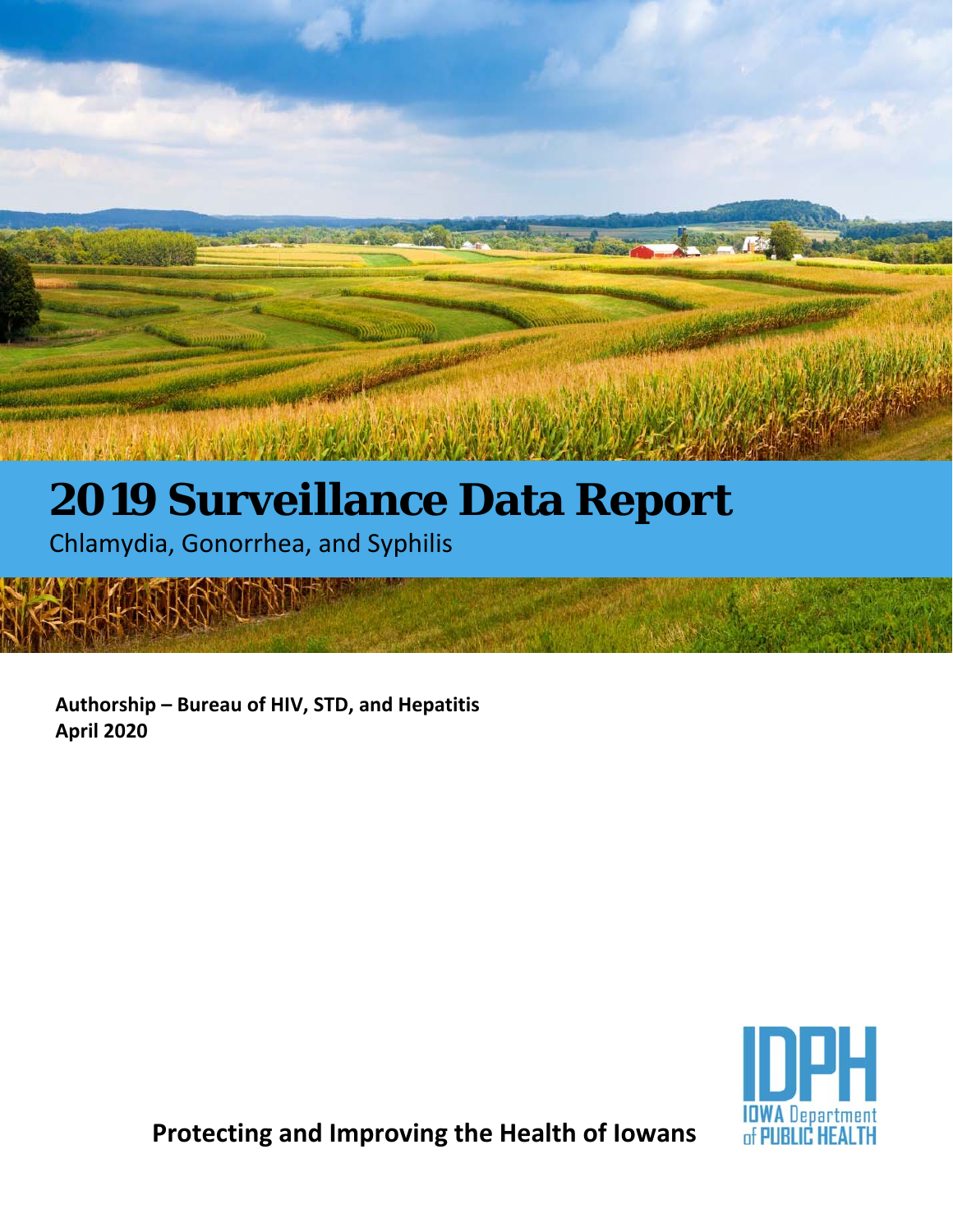## **Acknowledgements**

Suggested Citation:

Iowa Department of Public Health. Bureau of HIV, STD, and Hepatitis. *2019 Surveillance Data Report for Chlamydia, Gonorrhea, and Syphilis.* Des Moines: Iowa Dept. of Public Health, 2020. Web. https://idph.iowa.gov/hivstdhep/std/resources.

Gov. Kim Reynolds Lt. Gov. Adam Gregg IDPH Director Gerd W. Clabaugh

Report Contact Information: George Walton, STD Program Manager George.Walton@idph.iowa.gov (515) 281‐4936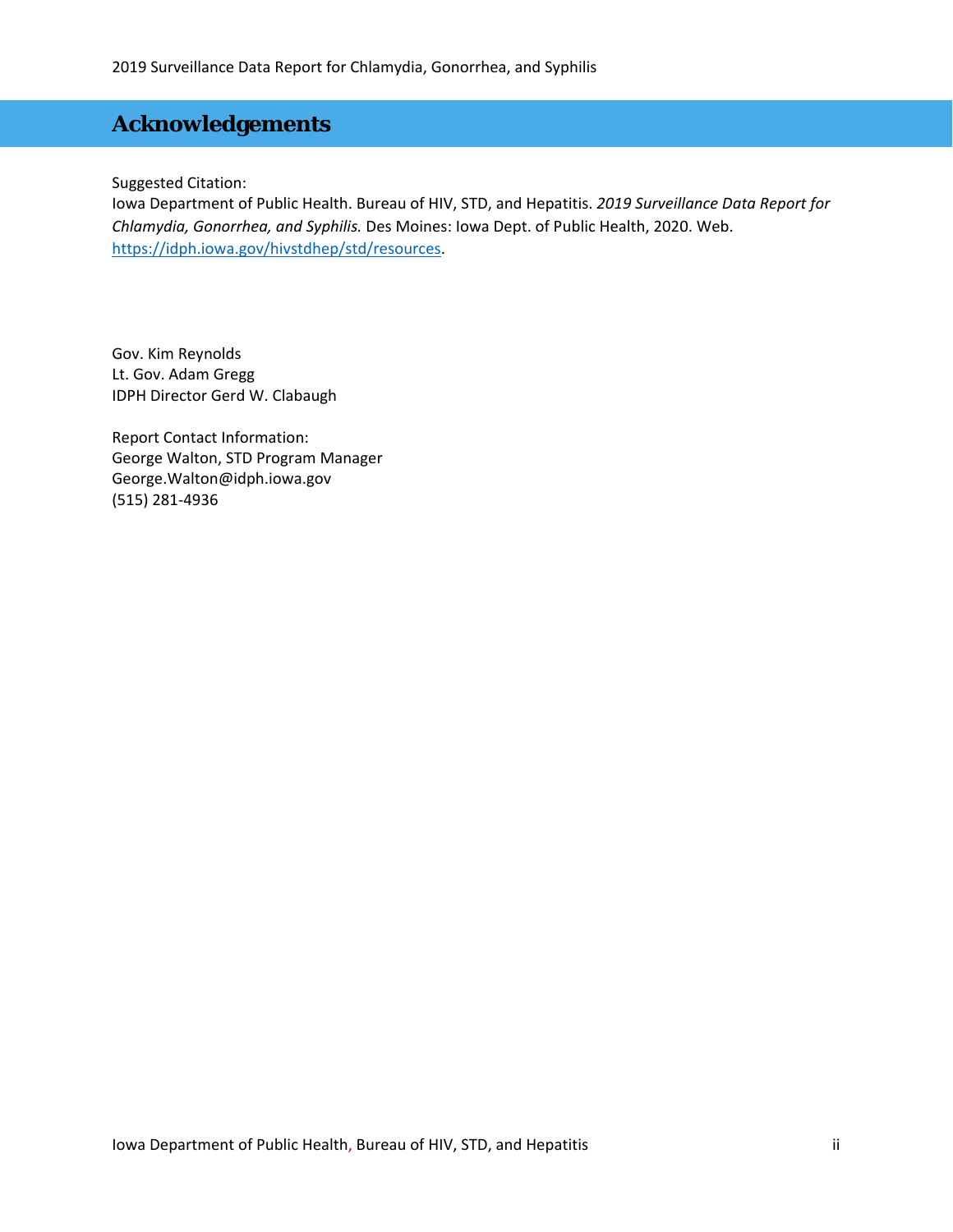# **Table of Contents**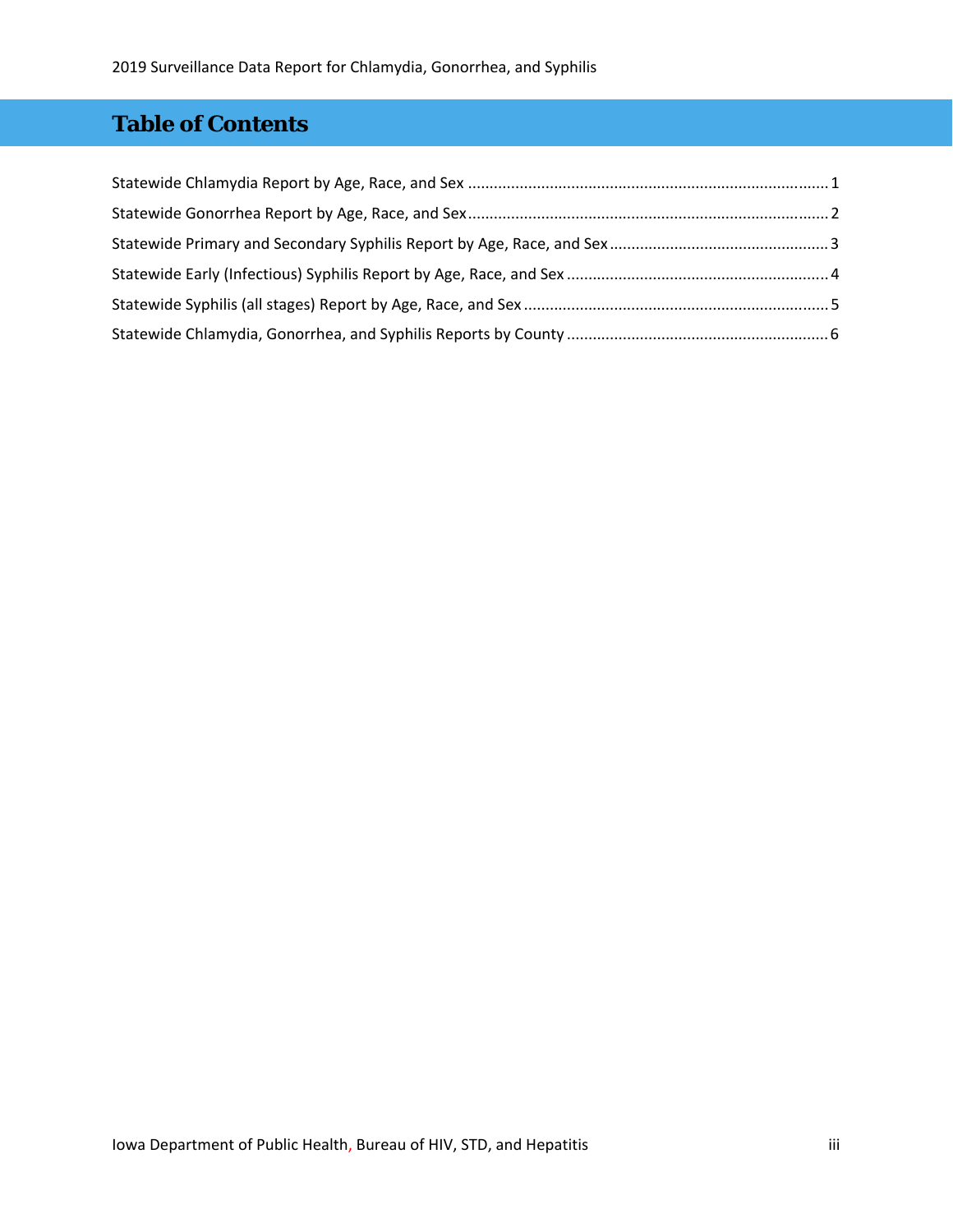#### **2019 Iowa Chlamydia**

| Age          |     |              |       |              |              |     |              | American Indian |              |          |                          | <b>Hawaiian Native</b> |     |              |     |                        | Total |              | Total  |       |
|--------------|-----|--------------|-------|--------------|--------------|-----|--------------|-----------------|--------------|----------|--------------------------|------------------------|-----|--------------|-----|------------------------|-------|--------------|--------|-------|
| Group        |     | Asian        |       | <b>Black</b> | Hispanic     |     |              | Alaskan Native  | White        |          | <b>Pacific Islander</b>  |                        |     | Multiracial  |     | <b>Unreported Race</b> | Male  |              | Female |       |
|              | M   |              | М     |              | М            |     | м            |                 | М            |          | м                        |                        | М   | $\mathbf{r}$ | М   |                        | М     | Rate         |        | Rate  |
| $0 - 4$      |     |              |       |              | $\theta$     |     | $\Omega$     |                 | $\theta$     | $\theta$ | 0                        |                        |     |              |     | $\Omega$               |       | $\Omega$     |        |       |
| $5 - 9$      |     | $\mathbf{0}$ |       | $\mathbf{0}$ | $\mathbf{0}$ |     |              | $\mathbf{0}$    | $\mathbf{0}$ |          | v                        |                        |     | $\mathbf{0}$ |     | $\Omega$               |       | $\mathbf{0}$ |        |       |
| $10 - 14$    |     |              | 12    | 21           |              |     |              |                 | $\sim$       | 44       |                          |                        |     |              |     |                        | 15    | 14           | 90     | 50    |
| $15 - 19$    |     | 47           | 392   | 589          | 83           | 283 |              | 21              | 451          | 2,110    |                          | 8                      | 20  | 60           | 92  | 276                    | 1,045 | 955          | 3,394  | 2,073 |
| $20 - 24$    | 36  | 65           | 504   | 597          | 155          | 354 | 9            | 30              | 1,051        | 2,603    | 10                       | 23                     | 31  | 57           | 221 | 384                    | 2,017 | 1,714        | 4,113  | 2,691 |
| $25 - 29$    | 15  | 23           | 326   | 283          | 82           | 137 | $\mathbf Q$  | 17              | 584          | 989      | $\mathbf{0}$             | 12                     | 12  | 19           | 109 | 128                    | 1,137 | 1,079        | 1,608  | 1,344 |
| $30 - 34$    |     | $\mathbf{8}$ | 154   | 101          | 59           | 52  | <sub>n</sub> | 16              | 296          | 457      | 0                        |                        |     | 9            | 52  | 61                     | 584   | 591          | 706    | 667   |
| $35 - 39$    |     | $\alpha$     | 64    | 29           | 32           | 33  |              |                 | 195          | 252      | $\sim$<br>$\overline{L}$ | L                      |     |              | 24  | 26                     | 323   | 313          | 356    | 336   |
| $40 - 44$    |     |              | 43    | 19           | 12           | 25  |              |                 | 90           | 111      |                          |                        |     | $\theta$     | 23  | 17                     | 172   | 190          | 179    | 97    |
| $45 - 54$    |     |              | 33    | Q            |              |     |              |                 | 85           | 59       | $\bf{0}$                 |                        |     |              |     | 12                     | 139   | 74           | 90     | 62    |
| $55 - 64$    |     |              |       |              |              |     |              |                 | 29           | 18       |                          |                        |     |              |     |                        | 42    | 20           | 22     | 15    |
| $65+$        |     | $\Omega$     |       | $\Omega$     |              |     |              | $\mathbf{0}$    | 10           |          |                          |                        |     | $\Omega$     |     | $\Omega$               | 12    |              |        |       |
| <b>Total</b> | 72  | 158          | 1,536 | 1,650        | 430          | 897 | 32           | 94              | 2,793        | 6,645    | 13                       | 48                     | 75  | 151          | 535 | 917                    | 5,486 |              | 10,560 |       |
| Rate*        | 169 | 380          | 2,419 | 2,963        | 425          | 961 | 683          | 1,940           | 210          | 488      |                          | 2,819                  | 277 | 565          |     |                        |       | 349          |        | 666   |

| Age                | <b>Cases</b> | % of Positives | <b>Total Rate</b> | Race                     | Cases          | % of Posi |
|--------------------|--------------|----------------|-------------------|--------------------------|----------------|-----------|
| Total 0-4          | $\Omega$     | $0.0\%$        | $\Omega$          | <b>Total Asian</b>       | 230            | 1.4%      |
| Total 5-9          |              | $0.0\%$        |                   | <b>Total Black</b>       | 3,186          | 19.9%     |
| Total 10-14        | 105          | 0.7%           | 50                | Total Hispanic           | 1,327          | 8.3%      |
| <b>Total 15-19</b> | 4.439        | 27.7%          | 2,073             | Total Amer In/AK Native  | 126            | 0.8%      |
| <b>Total 20-24</b> | 6.130        | 38.2%          | 2.691             | <b>Total White</b>       | 9,438          | 58.8%     |
| <b>Total 25-29</b> | 2.745        | 17.1%          | 1.344             | Total HI Native/PI       | 61             | 0.4%      |
| Total 30-34        | 1,290        | 8.0%           | 667               | <b>Total Multiracial</b> | 226            | 1.4%      |
| <b>Total 35-39</b> | 679          | 4.2%           | 336               | <b>Total Unreported</b>  | 1.452          | $9.0\%$   |
| <b>Total 40-44</b> | 351          | 2.2%           | 197               | <b>Grand Total</b>       | 16,046         | 100%      |
| <b>Total 45-54</b> | 229          | 1.4%           | 62                |                          |                |           |
| Total 55-64        | 64           | 0.4%           | 15                |                          |                |           |
| Total $65+$        | 13           | $0.1\%$        |                   |                          |                |           |
| <b>Grand Total</b> | 16,046       | 100%           | 508               | Gender<br>Cases          | % of Positives |           |

| Age            | <b>Cases</b> | % of Positives | <b>Total Rate</b> | Race                     | <b>Cases</b> | % of Positives | <b>Total Rate</b> |
|----------------|--------------|----------------|-------------------|--------------------------|--------------|----------------|-------------------|
|                |              | $0.0\%$        | $\mathbf{0}$      | Total Asian              | 230          | 1.4%           | 273               |
|                |              | $0.0\%$        |                   | <b>Total Black</b>       | 3,186        | 19.9%          | 2,673             |
| $\overline{A}$ | 105          | $0.7\%$        | 50                | Total Hispanic           | 1,327        | 8.3%           | 683               |
|                | 4,439        | 27.7%          | 2,073             | Total Amer In/AK Native  | 126          | $0.8\%$        | 1,322             |
|                | 6,130        | 38.2%          | 2,691             | Total White              | 9,438        | 58.8%          | 351               |
|                | 2,745        | 17.1%          | 1,344             | Total HI Native/PI       | 61           | $0.4\%$        | 1,734             |
| i4             | .290         | $8.0\%$        | 667               | <b>Total Multiracial</b> | 226          | 1.4%           | 420               |
|                | 679          | $4.2\%$        | 336               | <b>Total Unreported</b>  | 1,452        | $9.0\%$        |                   |
|                | 351          | 2.2%           | 197               | <b>Grand Total</b>       | 16,046       | 100%           | 508               |

| Gender | Cases  | % of Positives |
|--------|--------|----------------|
| Male   | 5.486  | 34 2%          |
| Female | 10.560 | 65.8%          |

Rate: Number of cases per 100,000 population

Data as of April 2020

Source: Iowa Dept of Public Health, STD Prevention Program

\*Rate not reported on Unreported Race

† Calculation of rate is inappropriate due to small number of cases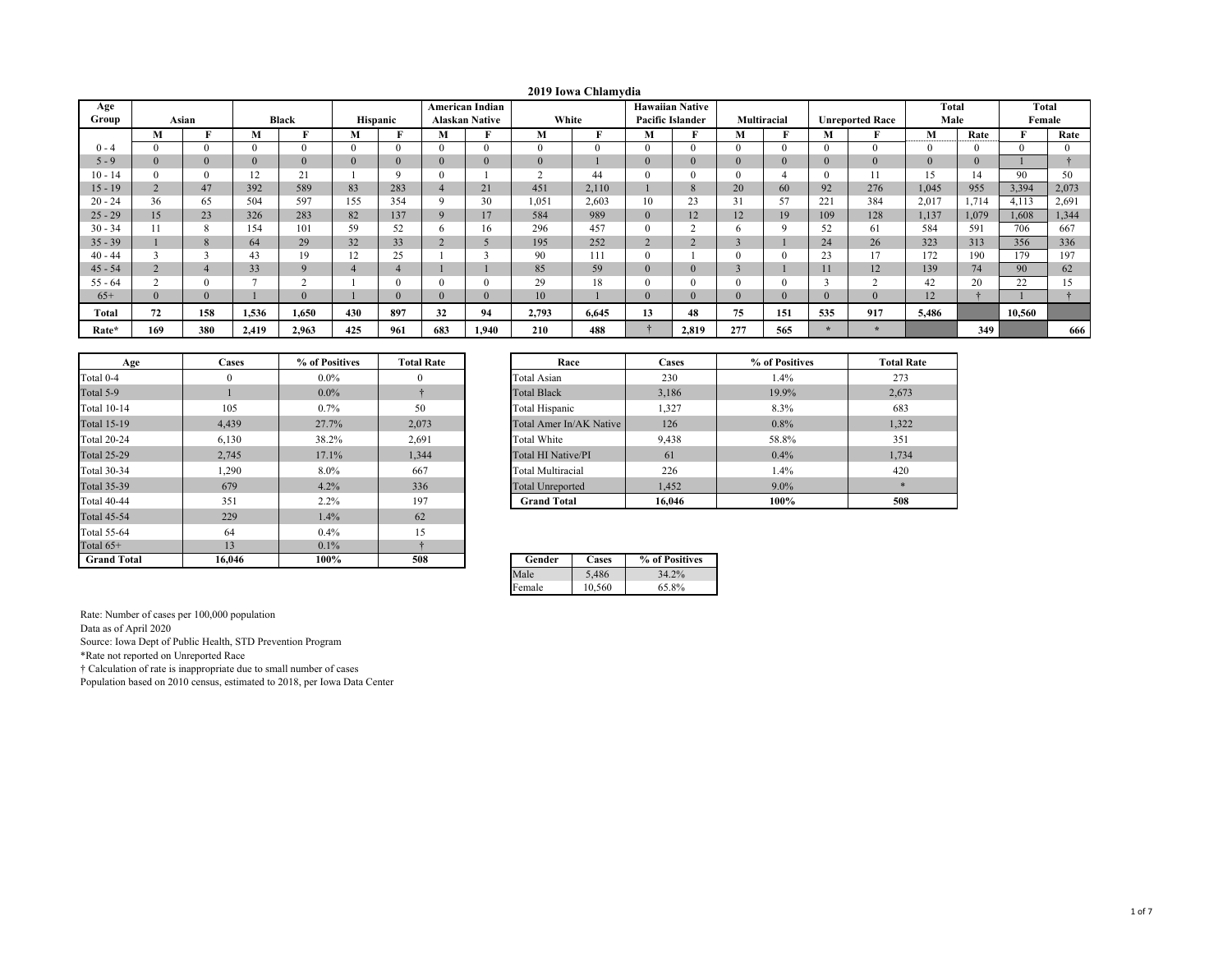#### **2019 Iowa Gonorrhea**

| Age          |              |          |              |                |                |     |              | Alaskan Native |              |                |                  | <b>Hawaiian Native</b> |          |              |              |                        | Total         |              | Total    |      |
|--------------|--------------|----------|--------------|----------------|----------------|-----|--------------|----------------|--------------|----------------|------------------|------------------------|----------|--------------|--------------|------------------------|---------------|--------------|----------|------|
| Group        |              | Asian    |              | <b>Black</b>   | Hispanic       |     |              | <b>Native</b>  | White        |                | Pacific Islander |                        |          | Multiracial  |              | <b>Unreported Race</b> | Male          |              | Female   |      |
|              | М            |          | М            |                | М              |     | м            |                | М            | Е              | м                |                        | М        | П            | М            |                        | М             | Rate         |          | Rate |
| $0 - 4$      |              |          |              |                | $\theta$       |     | $\Omega$     | $\sim$         | $\theta$     | $\theta$       |                  |                        | $\theta$ | $\Omega$     | $\Omega$     | $\theta$               |               |              |          |      |
| $5 - 9$      |              |          | $\mathbf{0}$ | $\overline{0}$ | $\overline{0}$ |     |              | $\mathbf{0}$   | $\mathbf{0}$ |                | v                |                        | $\Omega$ | $\mathbf{0}$ | $\mathbf{0}$ | $\Omega$               | $\Omega$      | $\mathbf{0}$ |          |      |
| $10 - 14$    |              |          |              |                | $\theta$       |     |              |                | $\mathbf{0}$ | $\sigma$       |                  |                        | $\theta$ |              | $\Omega$     |                        |               |              | 12<br>15 |      |
| $15 - 19$    |              | $\theta$ | 138          | 166            | 25             | 46  |              |                | 88           | 289            |                  |                        | $\Omega$ | 18           | $\mathbf{h}$ | 20                     | 268           | 245          | 553      | 528  |
| $20 - 24$    | 10           |          | 247          | 218            | 52             | 39  |              | 12             | 258          | 449            | $\sim$           |                        | 24       | 12           | 20           | 23                     | 620           | 527          | 759      | 689  |
| $25 - 29$    | $\mathbf{r}$ |          | 214          | 123            | 36             | 25  |              | 14             | 312          | 388            |                  |                        |          | 8            | 15           | 18                     | 599           | 568          | 584      | 591  |
| $30 - 34$    |              |          | 152          | 61             | 21             | 12  | <sub>n</sub> | 22             | 237          | 264            | 0                |                        |          |              | 15           | 6                      | 441           | 447          | 373      | 394  |
| $35 - 39$    |              |          | 75           | 21             | 16             | 10  |              |                | 190          | 172            |                  |                        |          |              | 11           | 11                     | 304           | 295          | 222      | 224  |
| $40 - 44$    |              |          | 46           | 10             | 12             |     |              |                | 99           | 98             |                  |                        |          | $\Omega$     |              |                        | 166           | 184          | 125      | 143  |
| $45 - 54$    |              |          | 29           | 6              | 4              |     |              | $\sim$<br>∠    | 86           | 55             |                  |                        |          | $\mathbf{0}$ |              | $\Omega$               | 126           | 67           | 69       | 37   |
| $55 - 64$    |              |          |              |                | $\sim$         |     |              |                | 46           | 15             |                  |                        |          | $\Omega$     |              | $^{\circ}$             | 60            | 29           | 16       |      |
| $65+$        |              |          |              | $\mathbf{0}$   | $\overline{0}$ |     |              | $\theta$       |              | $\overline{0}$ |                  |                        |          | $\Omega$     |              | $\Omega$               | $\mathcal{N}$ |              | $\Omega$ | 0.0  |
| <b>Total</b> | 28           | 23       | 914          | 612            | 168            | 141 | 29           | 67             | 1,321        | 1,737          |                  | 8                      | 54       | 44           | 76           | 84                     | 2,594         |              | 2,716    |      |
| Rate         | 66           | 55       | 1,439        | 1,099          | 166            | 151 | 619          | 1,383          | 99           | 128            |                  |                        | 199      | 165          |              |                        |               | 165          |          | 171  |

| Age                | Cases          | % of Positives | <b>Total Rate</b> |  | Cases                        |                |
|--------------------|----------------|----------------|-------------------|--|------------------------------|----------------|
| Total 0-4          | $\overline{2}$ | $0.0\%$        |                   |  | Total Asian                  | 51             |
| Total 5-9          |                | $0.0\%$        |                   |  | <b>Total Black</b>           | 1,526          |
| Total 10-14        | 14             | $0.3\%$        |                   |  | Total Hispanic               | 309            |
| <b>Total 15-19</b> | 821            | 15.5%          | 383               |  | Total Amer In/AK Native      | 96             |
| <b>Total 20-24</b> | 1.379          | 26.0%          | 605               |  | <b>Total White</b>           | 3,058          |
| <b>Total 25-29</b> | 1.183          | 22.3%          | 579               |  | <b>Total HI Native/PI</b>    | 12             |
| <b>Total 30-34</b> | 814            | 15.3%          | 421               |  | Total Multiracial            | 98             |
| <b>Total 35-39</b> | 526            | $9.9\%$        | 260               |  | <b>Total Unreported Race</b> | 160            |
| <b>Total 40-44</b> | 291            | 5.5%           | 164               |  | <b>Grand Total</b>           | 5,310          |
| <b>Total 45-54</b> | 195            | 3.7%           | 53                |  |                              |                |
| Total 55-64        | 76             | 1.4%           | 18                |  |                              |                |
| Total $65+$        | 8              | $0.2\%$        |                   |  |                              |                |
| <b>Grand Total</b> | 5.310          | 100%           | 168               |  | Gender<br>Cases              | % of Positives |

| Age | <b>Cases</b> | % of Positives | <b>Total Rate</b> | Race                         | <b>Cases</b> | % of Positives | <b>Total Rate</b> |
|-----|--------------|----------------|-------------------|------------------------------|--------------|----------------|-------------------|
|     |              | $0.0\%$        |                   | Total Asian                  | 51           | $1.0\%$        | 61                |
|     |              | $0.0\%$        |                   | <b>Total Black</b>           | 1,526        | 28.7%          | 1,280             |
| 4   | 14           | $0.3\%$        |                   | Total Hispanic               | 309          | 5.8%           | 159               |
|     | 821          | 15.5%          | 383               | Total Amer In/AK Native      | 96           | 1.8%           | 1,007             |
|     | 1,379        | 26.0%          | 605               | Total White                  | 3,058        | 57.6%          | 114               |
|     | 1,183        | 22.3%          | 579               | Total HI Native/PI           | 12           | $0.2\%$        |                   |
|     | 814          | 15.3%          | 421               | Total Multiracial            | 98           | 1.8%           | 182               |
|     | 526          | $9.9\%$        | 260               | <b>Total Unreported Race</b> | 160          | $3.0\%$        |                   |
|     | 291          | 5.5%           | 164               | <b>Grand Total</b>           | 5,310        | 100%           | 168               |
|     |              |                |                   |                              |              |                |                   |

| Gender | Cases | % of Positives |
|--------|-------|----------------|
| 1ale.  |       | 48.9%          |
| Female |       | 51 1%          |

**NOTE:** 1 individual died from complications associated with disseminated gonococcal infection.

Rate: Number of cases per 100,000 population

Data as of April 2020

Source: Iowa Dept of Public Health, STD Prevention Program

\*Rate not reported on Unreported Race

† Calculation of rate is inappropriate due to small number of cases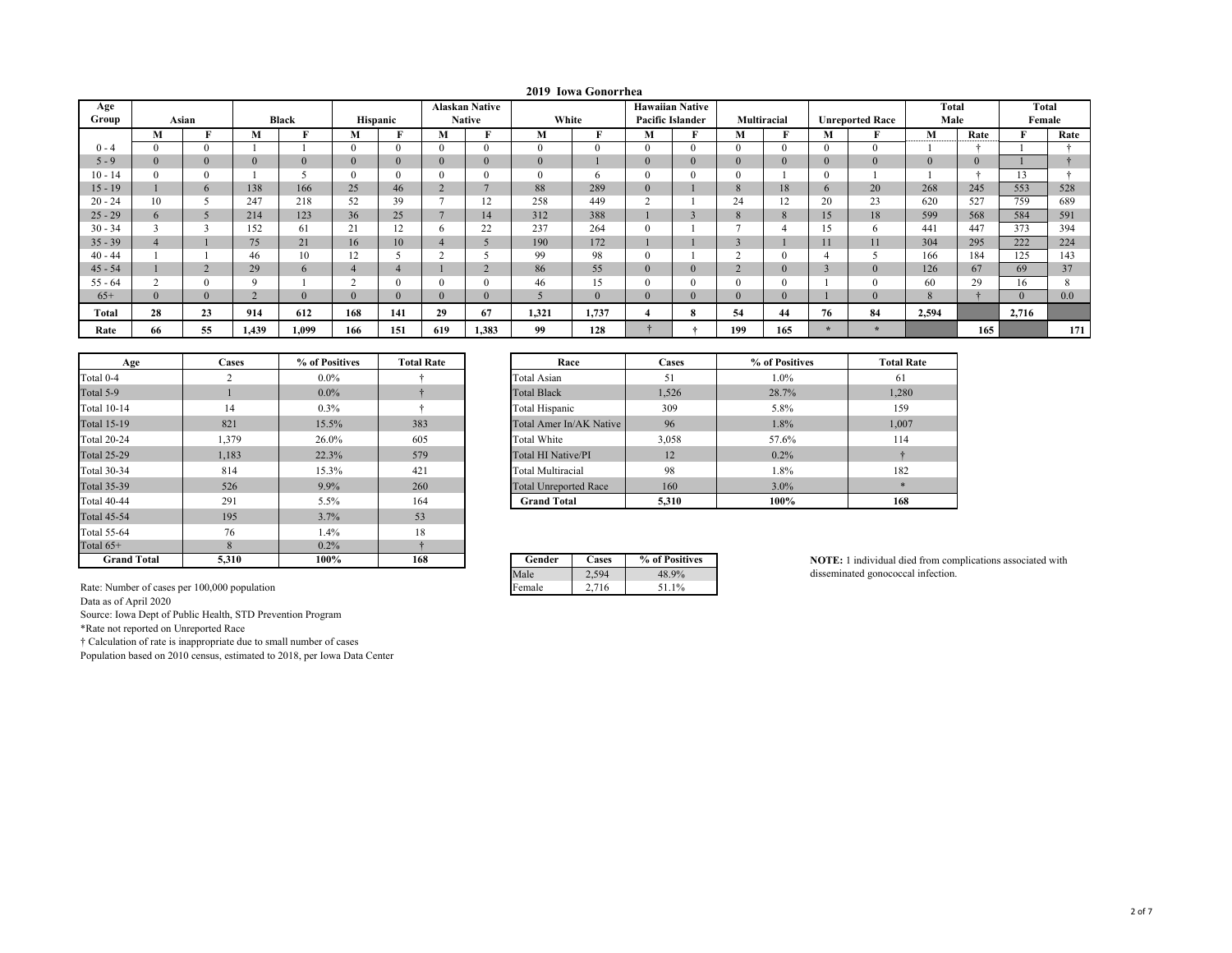#### **2019 Iowa Primary & Secondary Syphilis**

| Age<br>Group |                | Asian    |              | <b>Black</b>   | Hispanic     |     |              | American Indian<br><b>Alaskan Native</b> | White        |                         | Pacific Islander | <b>Hawaiin Native</b> |   | Mutiracial   | <b>Unreported Race</b> |              | <b>Total</b><br>Male |                | <b>Total</b><br>Female |      |
|--------------|----------------|----------|--------------|----------------|--------------|-----|--------------|------------------------------------------|--------------|-------------------------|------------------|-----------------------|---|--------------|------------------------|--------------|----------------------|----------------|------------------------|------|
|              | М              |          | М            |                | М            | m   | М            | F                                        | М            | п                       | М                | m                     | M | T.           | M                      |              | М                    | Rate           |                        | Rate |
| $0 - 4$      | $\Omega$       |          | $\Omega$     | $\mathbf{0}$   | $\mathbf{0}$ |     | $\theta$     | $\theta$                                 | $\Omega$     | $\mathbf{0}$            | $\theta$         | $\theta$              |   | $\mathbf{0}$ | $\Omega$               | $\Omega$     | $\Omega$             | $\Omega$       |                        |      |
| $5 - 9$      | $\Omega$       | $\Omega$ | $\mathbf{0}$ | $\overline{0}$ | $\mathbf{0}$ |     | $\Omega$     | $\mathbf{0}$                             | $\mathbf{0}$ | $\mathbf{0}$            | $\overline{0}$   | $\overline{0}$        |   | $\mathbf{0}$ | v                      | $\Omega$     | $\Omega$             | $\overline{0}$ | $\Omega$               |      |
| $10 - 14$    | $\Omega$       |          | $\theta$     | $\theta$       | $\mathbf{0}$ |     | $\theta$     |                                          | $\Omega$     | $\mathbf{0}$            | $\bf{0}$         |                       |   | $\theta$     |                        | $\theta$     | $\theta$             | $\overline{0}$ |                        |      |
| $15 - 19$    | $\Omega$       | $\Omega$ |              |                | $\sim$<br>∠  |     | $\Omega$     | $\mathbf{0}$                             |              | $\sim$<br>$\mathcal{L}$ | $\mathbf{0}$     | $\mathbf{0}$          |   |              |                        | $\Omega$     | 8                    |                | $\sigma$               |      |
| $20 - 24$    |                |          |              |                |              |     | $\Omega$     |                                          | <sub>0</sub> |                         |                  |                       |   | $\theta$     |                        | $^{\circ}$   | 13                   |                | $\Omega$               |      |
| $25 - 29$    | $\overline{0}$ |          | $\epsilon$   |                |              |     | $\mathbf{0}$ | $\mathbf{0}$                             | 12           | $\overline{4}$          |                  | $\overline{0}$        |   | $\mathbf{0}$ |                        | $\mathbf{0}$ | 22                   | 20.9           | $\theta$               |      |
| $30 - 34$    | $\theta$       |          | <sub>0</sub> |                | $\sim$<br>∠  |     |              |                                          |              | -                       | 0                |                       |   | $\theta$     |                        | $\Omega$     | 13                   |                |                        |      |
| $35 - 39$    | $\Omega$       | $\theta$ |              | $\overline{0}$ | $\mathbf{0}$ |     | $\Omega$     | $\mathbf{0}$                             |              | $\sim$<br>$\mathcal{L}$ |                  | $\overline{0}$        |   | $\mathbf{0}$ | v                      | $\Omega$     |                      |                |                        |      |
| $40 - 44$    | $\Omega$       |          |              | $\theta$       | $\sim$<br>∠  |     |              | o                                        | $\sim$       | $\sim$                  | $\bf{0}$         |                       |   | $\theta$     |                        | $\theta$     |                      |                |                        |      |
| $45 - 54$    | $\Omega$       |          | $\sim$<br>∠  | $\overline{0}$ | $\mathbf{0}$ |     | $\Omega$     | $\mathbf{0}$                             | 15           |                         | $\mathbf{0}$     | $\mathbf{0}$          |   | $\mathbf{0}$ |                        | $\Omega$     | 17                   | 9.1            |                        |      |
| $55 - 64$    | 0              |          | $\Omega$     | $\Omega$       | $\theta$     |     | $\Omega$     |                                          | 12<br>15     | -<br>$\mathcal{L}$      | 0                |                       |   | $\theta$     |                        | $^{\circ}$   | 13                   |                |                        |      |
| $65+$        | $\Omega$       |          | $\mathbf{0}$ | $\overline{0}$ | $\mathbf{0}$ |     | $\Omega$     | $\mathbf{0}$                             | $\mathbf{0}$ | $\mathbf{0}$            | $\mathbf{0}$     | $\overline{0}$        |   | $\mathbf{0}$ |                        | $\Omega$     | $\mathbf{0}$         | $\overline{0}$ | $\mathbf{0}$           |      |
| Total        |                |          | 22           | $\Omega$       | 11           |     |              | v                                        | 59           | 23                      | J                | 0                     |   |              |                        |              | 98                   |                | 35                     |      |
| Rate         |                |          | 34.6         |                |              | 0.0 | 0.0          | 0.0                                      | 4.4          | 1.7                     |                  | 0.0                   |   |              |                        |              |                      | 6.2            |                        | 2.2  |

| Age                | <b>Cases</b> | % of Positives | Race     |                              |          |
|--------------------|--------------|----------------|----------|------------------------------|----------|
| Total 0-4          | $\Omega$     | $0.0\%$        | 0        | Total Asian                  |          |
| Total 5-9          | $\Omega$     | $0.0\%$        | $\Omega$ | <b>Total Black</b>           |          |
| Total 10-14        | $\theta$     | $0.0\%$        | $\Omega$ | Total Hispanic               |          |
| <b>Total 15-19</b> | 14           | $10.5\%$       |          | Total Amer In/AK Native      |          |
| <b>Total 20-24</b> | 22           | 16.5%          | 9.7      | Total White                  |          |
| <b>Total 25-29</b> | 28           | 21.1%          | 13.7     | Total HI Native/PI           |          |
| <b>Total 30-34</b> | 17           | 12.8%          | 8.8      | <b>Total Multiracial</b>     |          |
| <b>Total 35-39</b> | 10           | 7.5%           |          | <b>Total Unreported Race</b> |          |
| <b>Total 40-44</b> | 8            | $6.0\%$        |          | <b>Grand Total</b>           |          |
| <b>Total 45-54</b> | 18           | 13.5%          | 4.8      |                              |          |
| Total 55-64        | 16           | 12.0%          | 3.8      |                              |          |
| Total $65+$        | $\Omega$     | $0.0\%$        | $\Omega$ |                              |          |
| <b>Grand Total</b> | 133          | 100%           | 4.2      | Gender<br>Cases              | $%$ of P |

| Age                | <b>Cases</b> | % of Positives | <b>Total Rate</b> | Race                         | Cases    | % of Positives | <b>Total Rate</b> |
|--------------------|--------------|----------------|-------------------|------------------------------|----------|----------------|-------------------|
| Total 0-4          |              | $0.0\%$        |                   | Total Asian                  |          | 2.3%           |                   |
| Total $5-9$        |              | $0.0\%$        |                   | <b>Total Black</b>           | 31       | 23.3%          | 26                |
| Total 10-14        |              | $0.0\%$        |                   | Total Hispanic               |          | 8.3%           |                   |
| Total 15-19        | 14           | 10.5%          |                   | Total Amer In/AK Native      | $\Omega$ | $0.0\%$        |                   |
| <b>Total 20-24</b> | 22           | 16.5%          | 9.7               | Total White                  | 82       | 61.7%          |                   |
| <b>Total 25-29</b> | 28           | 21.1%          | 13.7              | Total HI Native/PI           |          | 2.3%           |                   |
| Total 30-34        | 17           | 12.8%          | 8.8               | Total Multiracial            |          | 1.5%           |                   |
| Total 35-39        | 10           | 7.5%           |                   | <b>Total Unreported Race</b> |          | 0.8%           |                   |
| Total 40-44        |              | $6.0\%$        |                   | <b>Grand Total</b>           | 133      | 100%           | 4.2               |

| Gender | Cases | % of Positives |
|--------|-------|----------------|
| Aale   | 98    | 73.7%          |
| Female |       | 26.3%          |

Rate: Number of cases per 100,000 population

Data as of April 2020

Source: Iowa Dept of Public Health, STD Prevention Program

\*Rate not reported on Unreported Race

† Calculation of rate is inappropriate due to small number of cases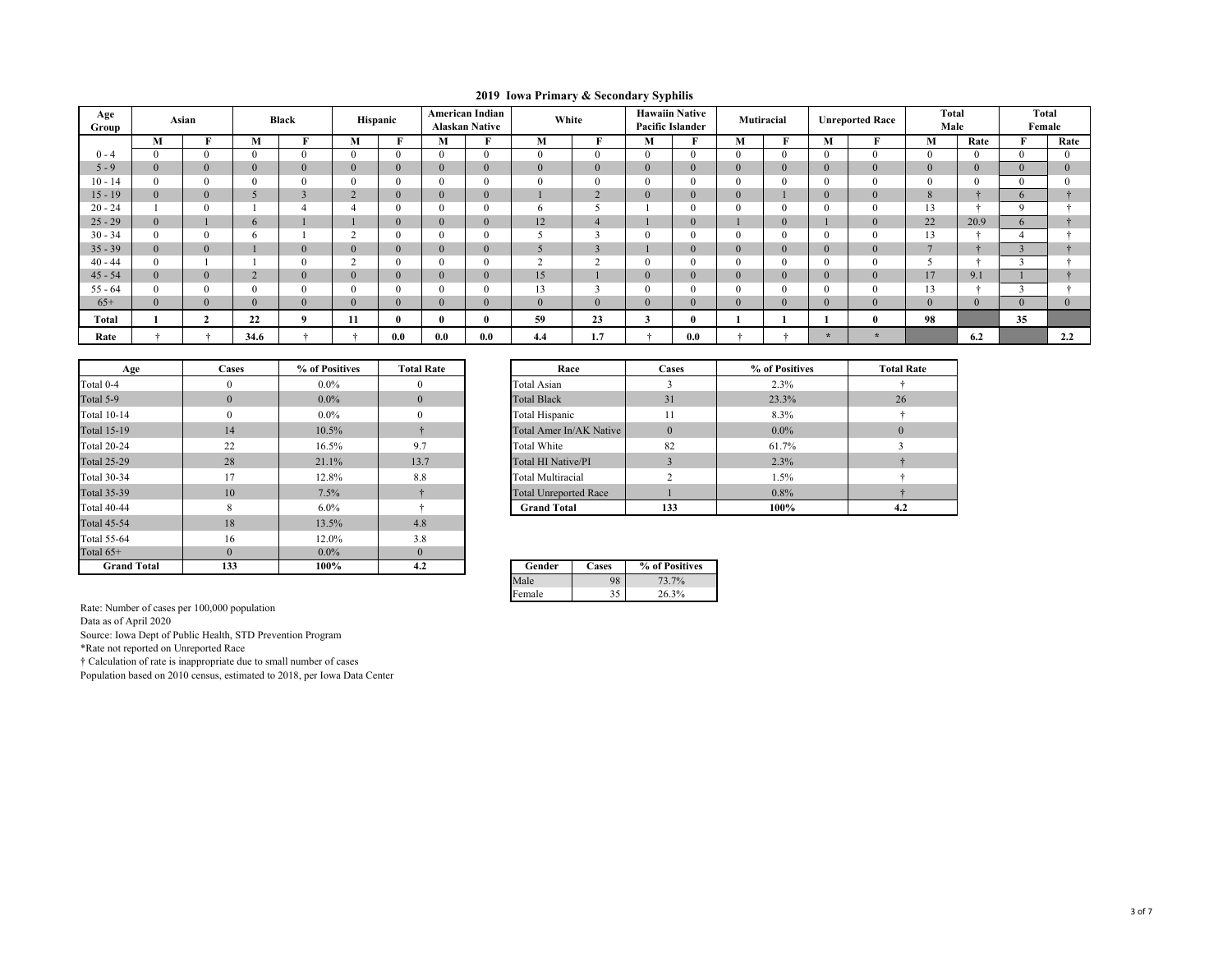| Age<br>Group |          | Asian          |                | <b>Black</b>   |                    | Hispanic |                | <b>American Indian</b><br><b>Alaskan Native</b> | White        |              | <b>Hawaiin Native</b><br>Pacific Islander |          | Mutiracial            |              |                | <b>Unreported Race</b> | Total<br>Male  |      | <b>Total</b><br>Female |      |
|--------------|----------|----------------|----------------|----------------|--------------------|----------|----------------|-------------------------------------------------|--------------|--------------|-------------------------------------------|----------|-----------------------|--------------|----------------|------------------------|----------------|------|------------------------|------|
|              | M        | -              | М              | -              | M                  |          | М              | -                                               | M            | -            | М                                         | -        | М                     | -            | M              | -                      | M              | Rate | $\sim$                 | Rate |
| $0 - 4$      | $\theta$ | $\Omega$       | $\Omega$       |                | $\theta$           | $\Omega$ |                | $\Omega$                                        | $\mathbf{0}$ | $\theta$     | $\theta$                                  | $\Omega$ | $\Omega$              | $\Omega$     | $\Omega$       | $\theta$               | $\theta$       |      | $\Omega$               |      |
| $5 - 9$      | $\Omega$ | $\Omega$       | $\overline{0}$ | $\Omega$       | $\mathbf{0}$       |          |                | $\mathbf{0}$                                    | $\mathbf{0}$ | $\mathbf{0}$ | $\mathbf{0}$                              |          | $\Omega$              | $\mathbf{0}$ | $\Omega$       | $\Omega$               | $\overline{0}$ |      | $\Omega$               |      |
| $10 - 14$    | $\Omega$ | $\Omega$       |                |                | $\Omega$           |          |                | 0                                               | $\mathbf{0}$ | $\theta$     | $\theta$                                  | $\Omega$ | $\theta$              | $\mathbf{0}$ | $\theta$       | $\Omega$               | $\theta$       |      | $\Omega$               |      |
| $15 - 19$    | $\theta$ | $\mathbf{0}$   |                | $\overline{4}$ | $\overline{2}$     |          |                | $\mathbf{0}$                                    |              | 3            | $\mathbf{0}$                              |          | $\mathbf{0}$          |              | $\overline{0}$ | $\mathbf{0}$           | 8              |      | 8                      |      |
| $20 - 24$    | $\sim$   | $\Omega$       |                |                | $\mathbf Q$        |          |                | $\theta$                                        | 13           | $\mathbf{r}$ |                                           |          | $\Omega$              | $\Omega$     | $\Omega$       | $\Omega$               | 28             | 23.8 | 12                     |      |
| $25 - 29$    |          |                | 12             | $\sim$         | 6                  |          | $\overline{0}$ | $\mathbf{0}$                                    | 18           | 5            |                                           | 0        | $\sim$<br>∠           | $\mathbf{0}$ |                | $\mathbf{0}$           | 41             | 38.9 | $\mathbf Q$            |      |
| $30 - 34$    | $\Omega$ | $\Omega$       |                | $\sim$         |                    |          |                | 0                                               | 20           | 4            | $\theta$                                  | $\Omega$ |                       | $\mathbf{0}$ | $\Omega$       | $\Omega$               | 33             | 33.4 |                        |      |
| $35 - 39$    | $\theta$ | $\mathbf{0}$   |                |                | $\sim$<br>$\angle$ | $\Omega$ | $\overline{0}$ | $\mathbf{0}$                                    | 10           |              |                                           | $\theta$ | $\mathbf{0}$          | $\mathbf{0}$ | $\theta$       | $\mathbf{0}$           | 14             |      |                        |      |
| $40 - 44$    | $\Omega$ |                |                |                |                    |          |                | $\theta$                                        | 10           | $\sim$       | $\mathbf{0}$                              |          | $\Omega$              | $\mathbf{0}$ | $\Omega$       | $\Omega$               | 16             | 17.7 |                        |      |
| $45 - 54$    |          | $\mathbf{0}$   |                | $\mathbf{0}$   | $\sim$<br>∠        | $\Omega$ |                | $\mathbf{0}$                                    | 22           |              | $\overline{0}$                            |          | $\mathbf{0}$          | $\mathbf{0}$ | $\Omega$       | $\Omega$               | 27             | 14.5 |                        |      |
| $55 - 64$    | $\Omega$ | $\Omega$       |                |                | $\Omega$           |          |                | $\theta$                                        | 16           | $\sim$       | $\theta$                                  | $\Omega$ | $\Omega$              | $\Omega$     | $\Omega$       | $\Omega$               | 16             | 7.8  |                        |      |
| $65+$        | $\Omega$ | $\Omega$       | $\overline{0}$ | $\Omega$       | $\Omega$           | $\Omega$ |                | $\Omega$                                        |              | $\Omega$     | $\Omega$                                  | $\Omega$ | $\Omega$              | $\Omega$     |                | $\Omega$               |                |      | $\Omega$               |      |
| Total        |          | $\overline{2}$ | 33             | 16             | 29                 |          |                | $\mathbf{0}$                                    | 111          | 30           | $\mathbf{3}$                              |          | <b>CONTRACT</b><br>J. |              |                | $\mathbf{0}$           | 184            |      | 50                     |      |
| Rate         |          |                | 52.0           | 28.7           | 28.7               |          |                |                                                 | 8.3          | 2.2          |                                           |          |                       |              |                |                        |                | 11.7 |                        | 3.2  |

#### **2019 Iowa Primary, Secondary and Early Syphilis**

| Age                | <b>Cases</b> | % of Positives | <b>Total Rate</b> | Race                         | Cases          |  |
|--------------------|--------------|----------------|-------------------|------------------------------|----------------|--|
| Total 0-4          | 0            | $0.0\%$        | $\Omega$          | Total Asian                  | 6              |  |
| Total 5-9          | $\Omega$     | $0.0\%$        | $\mathbf{0}$      | <b>Total Black</b>           | 49             |  |
| Total 10-14        | $\Omega$     | $0.0\%$        | $\theta$          | Total Hispanic               | 30             |  |
| <b>Total 15-19</b> | 16           | $6.8\%$        | 7.5               | Total Amer In/AK Native      | $\mathbf{0}$   |  |
| <b>Total 20-24</b> | 40           | 17.1%          | 17.6              | <b>Total White</b>           | 141            |  |
| <b>Total 25-29</b> | 50           | 21.4%          | 24.5              | Total HI Native/PI           | 3              |  |
| Total 30-34        | 40           | 17.1%          | 20.7              | <b>Total Multiracial</b>     | $\overline{4}$ |  |
| <b>Total 35-39</b> | 20           | 8.5%           | 9.9               | <b>Total Unreported Race</b> |                |  |
| <b>Total 40-44</b> | 20           | 8.5%           | 11.2              | <b>Grand Total</b>           | 234            |  |
| <b>Total 45-54</b> | 28           | $12.0\%$       | 7.5               |                              |                |  |
| Total 55-64        | 19           | 8.1%           | 4.6               |                              |                |  |
| Total $65+$        |              | $0.4\%$        |                   |                              |                |  |
| <b>Grand Total</b> | 234          | 100%           | 7.4               | Gender<br>Cases              | % of Positives |  |

| Age | <b>Cases</b> | % of Positives | <b>Total Rate</b> | Race                         | <b>Cases</b> | % of Positives | <b>Total Rate</b> |
|-----|--------------|----------------|-------------------|------------------------------|--------------|----------------|-------------------|
|     |              | $0.0\%$        | $\Omega$          | Total Asian                  |              | 2.6%           |                   |
|     |              | $0.0\%$        | $\mathbf{0}$      | <b>Total Black</b>           | 49           | 20.9%          | 41.1              |
|     |              | $0.0\%$        | $\Omega$          | Total Hispanic               | 30           | 12.8%          | 15.4              |
|     | 16           | $6.8\%$        | 7.5               | Total Amer In/AK Native      |              | $0.0\%$        |                   |
|     | 40           | 17.1%          | 17.6              | Total White                  | 141          | 60.3%          | 5.2               |
|     | 50           | 21.4%          | 24.5              | Total HI Native/PI           |              | 1.3%           |                   |
|     | 40           | 17.1%          | 20.7              | <b>Total Multiracial</b>     |              | 1.7%           |                   |
|     | 20           | 8.5%           | 9.9               | <b>Total Unreported Race</b> |              | 0.4%           |                   |
|     | 20           | 8.5%           | 11.2              | <b>Grand Total</b>           | 234          | 100%           | 7.4               |

| Gender | `ases | % of Positives |
|--------|-------|----------------|
| Male   | 84    | 78.6%          |
| Female | 50    | 21.4%          |

Rate: Number of cases per 100,000 population

Data as of April 2020

Source: Iowa Dept of Public Health, STD Prevention Program

\*Rate not reported on Unreported Race

† Calculation of rate is inappropriate due to small number of cases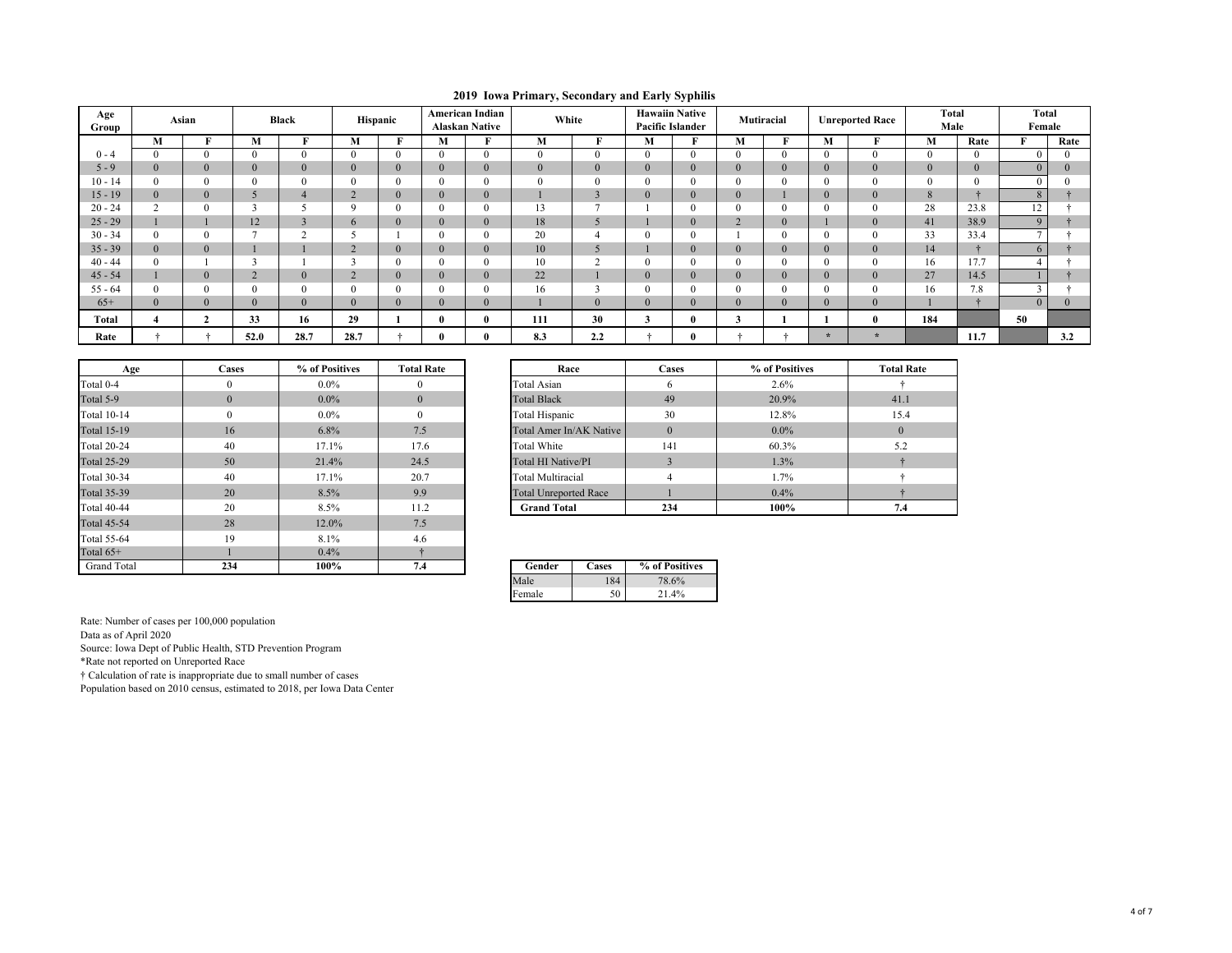### **2019 Iowa Syphilis (All Stages)**

| Age<br>Group |                | Asian |                | <b>Black</b> | Hispanic                |   |          | <b>American Indian</b><br><b>Alaskan Native</b> | White        |              | <b>Pacific Islander</b> | <b>Hawaiian Native</b> |          | Multiracial    |              | <b>Unreported Race</b> | <b>Total</b><br>Male |              |              | Total<br>Female |
|--------------|----------------|-------|----------------|--------------|-------------------------|---|----------|-------------------------------------------------|--------------|--------------|-------------------------|------------------------|----------|----------------|--------------|------------------------|----------------------|--------------|--------------|-----------------|
|              | M              |       | M              |              | M                       |   | M        |                                                 | M            | T.           | М                       |                        | М        | Ð              | М            |                        | М                    | Rate         |              | Rate            |
| $0 - 4$      | 0              |       | $\theta$       | $\theta$     | $\theta$                |   | $\Omega$ | $\theta$                                        | $\theta$     | $\theta$     | $\overline{0}$          | $\theta$               | $\Omega$ | $\theta$       | $\theta$     |                        | $\Omega$             | $\theta$     | $\theta$     | $\Omega$        |
| $5 - 9$      |                |       | $\Omega$       | $\mathbf{0}$ | $\mathbf{0}$            |   |          | $\overline{0}$                                  | $\mathbf{0}$ | $\mathbf{0}$ | $\mathbf{0}$            | $\mathbf{0}$           |          | $\overline{0}$ | $\Omega$     |                        |                      | $\mathbf{0}$ | $\mathbf{0}$ | $\mathbf{0}$    |
| $10 - 14$    |                |       |                | $\sqrt{ }$   | $\theta$                |   |          | $\theta$                                        |              | $\theta$     | $\Omega$                | $\theta$               |          | $\theta$       | $\theta$     |                        |                      | $\theta$     | $\Omega$     | $\Omega$        |
| $15 - 19$    |                |       | $\Omega$<br>Ō. | $\epsilon$   | $\sim$<br>$\mathcal{L}$ |   |          | $\mathbf{0}$                                    |              | 6            | $\mathbf{0}$            | $\mathbf{0}$           | $\Omega$ |                | $\mathbf{0}$ |                        | 11                   |              | 14           |                 |
| $20 - 24$    | $\sim$         |       |                | $\sigma$     | 13                      |   |          | U                                               | 16           | 10           |                         |                        |          | $\theta$       | $\Omega$     |                        | 38                   | 32.3         | 20           | 18.2            |
| $25 - 29$    |                |       | 15             |              | 8                       |   |          | $\mathbf{0}$                                    | 29           | $\mathbf{Q}$ |                         | $\overline{0}$         |          |                |              |                        | 59                   | 56.0         | 16           | 16.2            |
| $30 - 34$    |                |       | 12             |              | $\Omega$<br>ð.          |   |          |                                                 | 29           |              | $\theta$                |                        |          | $\theta$       | $\theta$     |                        | 51                   | 51.7         |              |                 |
| $35 - 39$    |                |       |                |              | $\sim$                  |   |          |                                                 | 14           | 8            |                         | $\theta$               |          | $\overline{0}$ | $\Omega$     |                        | 20                   | 19.4         | 13           |                 |
| $40 - 44$    |                |       |                |              |                         |   |          | $^{0}$                                          | 14           | 4            | $\theta$                |                        |          | $\Omega$       | $\theta$     |                        | 22                   | 24.3         | $^{\circ}$   |                 |
| $45 - 54$    | $\overline{ }$ |       | $\sigma$       |              |                         |   |          | $\mathbf{0}$                                    | 30           | 2            | $\mathbf{0}$            | $\mathbf{0}$           |          | $\mathbf{0}$   | $\mathbf{0}$ |                        | 41                   | 21.9         |              |                 |
| $55 - 64$    |                |       |                | $\Omega$     | $\Omega$                |   |          |                                                 | 18           | $\sigma$     | $\Omega$                |                        |          | $\theta$       | $\theta$     |                        | 18                   | 8.7          | -            |                 |
| $65+$        |                |       | $\Omega$       | $\theta$     | $\Omega$                |   |          | $\Omega$                                        | 4            | $\sim$       | $\Omega$                | $\theta$               | $\Omega$ | $\mathbf{0}$   |              |                        |                      |              |              |                 |
| Total        |                |       | 52             | 25           | 39                      | 6 |          |                                                 | 155          | 54           |                         |                        |          |                | 3            |                        | 265                  |              | 95           |                 |
| Rate         | 16             | 10    | 81.9           | 44.9         | 38.6                    | Ð | 21       | 21                                              | 11.7         | 4.0          | 165                     | 117                    | 18       |                |              |                        |                      | 16.9         |              | 6.0             |

| Age                | Cases    | % of Positives | <b>Total Rate</b> | Race                         | Cases          | % Posit |
|--------------------|----------|----------------|-------------------|------------------------------|----------------|---------|
| Total 0-4          | $\theta$ | $0.0\%$        |                   | Total Asian                  | 11             | 3.1%    |
| Total 5-9          | $\Omega$ | $0.0\%$        | $\mathbf{0}$      | <b>Total Black</b>           | 77             | 21.4%   |
| <b>Total 10-14</b> | $\Omega$ | $0.0\%$        |                   | <b>Total Hispanic</b>        | 45             | 12.5%   |
| <b>Total 15-19</b> | 25       | $6.9\%$        | 11.7              | Total Amer In/AK Native      | 2              | 0.6%    |
| <b>Total 20-24</b> | 58       | 16.1%          | 25.5              | <b>Total White</b>           | 209            | 58.1%   |
| <b>Total 25-29</b> | 75       | 20.8%          | 36.7              | Total HI Native/PI           |                | 1.4%    |
| <b>Total 30-34</b> | 62       | 17.2%          | 32.1              | <b>Total Multiracial</b>     |                | 1.9%    |
| <b>Total 35-39</b> | 33       | $9.2\%$        | 16.3              | <b>Total Unreported Race</b> | $\overline{4}$ | 1.1%    |
| <b>Total 40-44</b> | 30       | 8.3%           | 16.9              | <b>Grand Total</b>           | 360            | 100%    |
| <b>Total 45-54</b> | 45       | 12.5%          | 12.1              |                              |                |         |
| <b>Total 55-64</b> | 25       | $6.9\%$        | 6.0               |                              |                |         |
| Total $65+$        |          | 1.9%           |                   |                              |                |         |
| <b>Grand Total</b> | 360      | 100%           | 11.4              | Gender<br>Cases              | % Positive     | Additio |

| Age            | <b>Cases</b> | % of Positives<br><b>Total Rate</b><br>Race |                | Cases                        | % Positive | <b>Total Rate</b> |      |
|----------------|--------------|---------------------------------------------|----------------|------------------------------|------------|-------------------|------|
|                |              | $0.0\%$                                     | $\theta$       | Total Asian                  |            | 3.1%              |      |
|                |              | $0.0\%$                                     | $\overline{0}$ | <b>Total Black</b>           | 77         | 21.4%             | 64.6 |
| l 4            |              | $0.0\%$                                     | $\mathbf{0}$   | Total Hispanic               | 45         | 12.5%             | 23.1 |
| $\overline{9}$ | 25           | 6.9%                                        | 11.7           | Total Amer In/AK Native      |            | $0.6\%$           |      |
|                | 58           | 16.1%                                       | 25.5           | Total White                  | 209        | 58.1%             | 7.8  |
| 29             | 75           | 20.8%                                       | 36.7           | Total HI Native/PI           |            | 1.4%              |      |
| 34             | 62           | 17.2%                                       | 32.1           | <b>Total Multiracial</b>     |            | 1.9%              |      |
| 39             | 33           | 9.2%                                        | 16.3           | <b>Total Unreported Race</b> |            | $1.1\%$           |      |
|                | 30           | 8.3%                                        | 16.9           | <b>Grand Total</b>           | 360        | 100%              | 11.4 |

| Gender | Cases | % Positive |
|--------|-------|------------|
| 1ale.  |       | 73.6%      |
| Female | 95    | 26.4%      |

Additionally, there was 1 congential syphilis case in the state

Rate: Number of cases per 100,000 population

Data as of April 2020

Source: Iowa Dept of Public Health, STD Prevention Program

\*Rate not reported on Unreported Race

† Calculation of rate is inappropriate due to small number of cases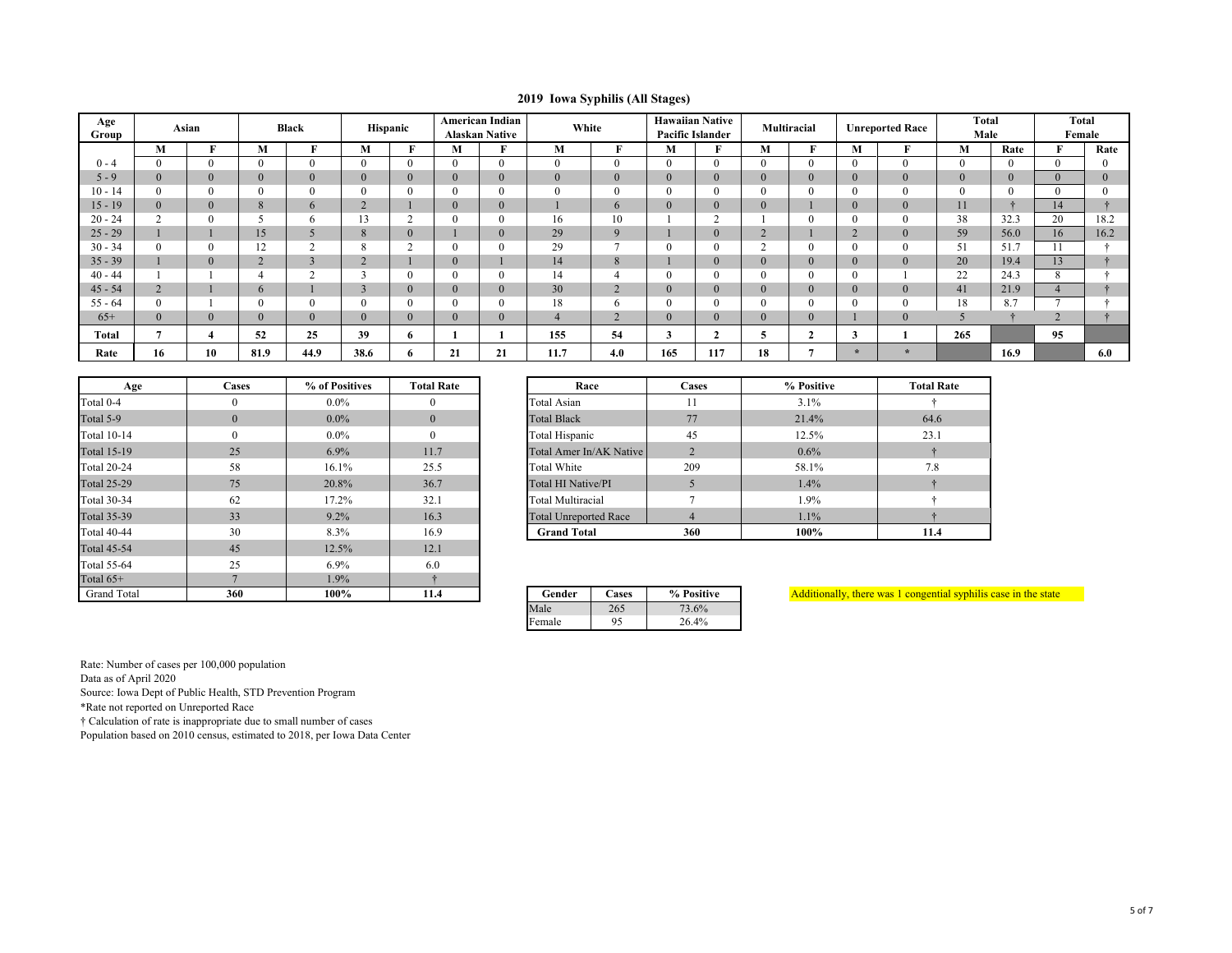| 2019 IOWA                       | <b>SYPHILIS</b>                  |                                  |                                  |                          |                       | <b>CHLAMYDIA</b>               | <b>GONORRHEA</b> |                      |               | <b>POPULATION</b>       |                       |                  |                   |
|---------------------------------|----------------------------------|----------------------------------|----------------------------------|--------------------------|-----------------------|--------------------------------|------------------|----------------------|---------------|-------------------------|-----------------------|------------------|-------------------|
| <b>COUNTY</b>                   | P-S                              |                                  | E-NP,NS Unk dur/late             | <b>TOTAL</b>             | DIFF <sup>1</sup>     | Rate*                          | <b>TOTAL</b>     | DIFF <sup>1</sup>    | Rate*         | <b>TOTAL</b>            | DIFF <sup>1</sup>     | Rate*            | <b>Total</b>      |
| <b>ADAIR</b>                    | $\mathbf{0}$                     | $\mathbf{0}$                     | $\mathbf{0}$                     | $\bf{0}$                 | $\mathbf{0}$          | $\mathbf{0}$                   | 27               | 8                    | 382           | $\bf{0}$                | (10)                  | $\mathbf{0}$     | 7,063             |
| <b>ADAMS</b>                    | $\mathbf{0}$                     | $\mathbf{0}$                     | $\mathbf{0}$                     | $\bf{0}$                 | (1)                   | $\overline{0}$                 | 14               | $7\phantom{.0}$      | $\ddot{\tau}$ | $\mathbf{1}$            | $\mathbf{0}$          | $\ddagger$       | 3,645             |
| <b>ALLAMAKEE</b>                | $\mathbf{1}$                     | $\mathbf{0}$                     | $\mathbf{0}$                     | 1                        | 1                     | ÷                              | 34               | 11                   | 246           | 6                       | (5)                   | ÷                | 13,832            |
| APPANOOSE                       | $\mathbf{0}$                     | $\mathbf{0}$                     | $\boldsymbol{0}$                 | $\bf{0}$                 | $\mathbf{0}$          | $\boldsymbol{0}$               | 48               | 12                   | 386           | 11                      | (1)                   | $\dagger$        | 12,437            |
| <b>AUDUBON</b>                  | $\mathbf{0}$                     | $\boldsymbol{0}$                 | $\bf{0}$                         | $\bf{0}$                 | $\mathbf{0}$          | $\mathbf{0}$                   | 12               | 5                    | ÷             | 5                       | 3                     | ÷                | 5,506             |
| <b>BENTON</b>                   | $\overline{0}$                   | $\boldsymbol{0}$                 | $\boldsymbol{0}$                 | $\bf{0}$                 | (1)                   | $\boldsymbol{0}$               | 68               | $\overline{4}$       | 265           | 17                      | $\overline{2}$        | 66               | 25,642            |
| <b>BLACK HAWK</b>               | 6                                | 4                                | $\overline{4}$                   | 14                       | (1)                   | Ť                              | 1,178            | 174                  | 890           | 497                     | 86                    | 375              | 132,408           |
| <b>BOONE</b>                    | $\mathbf{0}$                     | $\mathbf{0}$                     | $\mathbf{0}$                     | $\bf{0}$                 | $\mathbf{0}$          | $\overline{0}$                 | 98               | 13                   | 372           | 24                      | $7\phantom{.0}$       | 91               | 26,346            |
| <b>BREMER</b>                   | $\mathbf{0}$                     | $\mathbf{0}$                     | $\mathbf{0}$                     | $\bf{0}$                 | (1)                   | $\mathbf{0}$                   | 74               | $\boldsymbol{0}$     | 297           | 25                      | 6                     | 100              | 24,947            |
| <b>BUCHANAN</b>                 | $\mathbf{0}$                     | $\mathbf{0}$                     | $\mathbf{0}$                     | $\bf{0}$                 | (2)                   | $\boldsymbol{0}$               | 79               | $\mathfrak{Z}$       | 373           | 27                      | (3)                   | 127              | 21,199            |
| <b>BUENA VISTA</b>              | $\boldsymbol{0}$                 | $\boldsymbol{0}$                 | 2                                | $\mathbf{2}$             | 1                     | Ť                              | 95               | 28                   | 478           | 20                      | 7                     | 101              | 19,874            |
| <b>BUTLER</b>                   | $\mathbf{0}$                     | $\boldsymbol{0}$                 | $\mathbf{0}$                     | $\bf{0}$                 | (1)                   | $\mathbf{0}$                   | 36               | $\overline{4}$       | 248           | 8                       | (1)                   | $\ddagger$       | 14,539            |
| <b>CALHOUN</b>                  | $\mathbf{0}$<br>$\boldsymbol{0}$ | $\mathbf{0}$<br>$\boldsymbol{0}$ | $\mathbf{0}$<br>$\boldsymbol{0}$ | $\bf{0}$                 | $\mathbf{0}$          | $\overline{0}$                 | 21               | 1                    | 217           | $\overline{2}$          | (2)                   | ÷                | 9,699             |
| <b>CARROLL</b><br>CASS          | $\mathbf{0}$                     | $\mathbf{0}$                     | $\mathbf{1}$                     | $\bf{0}$<br>$\mathbf{1}$ | $\boldsymbol{0}$<br>1 | $\boldsymbol{0}$<br>$\ddagger$ | 60<br>34         | $\,8\,$<br>(2)       | 298<br>263    | 17<br>10                | (3)<br>$\overline{2}$ | 84<br>÷          | 20,154<br>12,930  |
| <b>CEDAR</b>                    | $\mathbf{0}$                     | $\mathbf{0}$                     | $\mathbf{0}$                     | $\bf{0}$                 | (2)                   | $\mathbf{0}$                   | 47               | 9                    | 252           | 6                       | $\mathbf{1}$          | $\dagger$        | 18,627            |
| <b>CERRO GORDO</b>              | $\mathbf{0}$                     | 1                                | $\overline{c}$                   | 3                        | 1                     | $\dagger$                      | 177              | (8)                  | 415           | 35                      | 16                    | 82               | 42,647            |
| <b>CHEROKEE</b>                 | $\mathbf{0}$                     | $\boldsymbol{0}$                 | $\boldsymbol{0}$                 | $\bf{0}$                 | $\mathbf{0}$          | $\mathbf{0}$                   | 34               | 16                   | 300           | 9                       | $\mathbf{0}$          | $\dagger$        | 11,321            |
| <b>CHICKASAW</b>                | 1                                | $\mathbf{0}$                     | $\boldsymbol{0}$                 | 1                        | $\mathbf{0}$          | ÷                              | 30               | 1                    | 251           | $\overline{7}$          | 5                     | ÷                | 11,964            |
| <b>CLARKE</b>                   | $\mathbf{0}$                     | $\mathbf{0}$                     | $\mathbf{0}$                     | $\bf{0}$                 | (1)                   | $\mathbf{0}$                   | 34               | (6)                  | 361           | $\mathbf{3}$            | (1)                   | $\dagger$        | 9,423             |
| <b>CLAY</b>                     | $\boldsymbol{0}$                 | $\boldsymbol{0}$                 | $\mathbf{0}$                     | $\bf{0}$                 | (1)                   | $\mathbf{0}$                   | 34               | 13                   | 211           | 4                       | $\mathbf{0}$          | ÷                | 16,134            |
| <b>CLAYTON</b>                  | $\boldsymbol{0}$                 | $\boldsymbol{0}$                 | $\mathbf{0}$                     | $\bf{0}$                 | $\mathbf{0}$          | $\mathbf{0}$                   | 20               | (13)                 | 114           | 6                       | (3)                   | $\dagger$        | 17,556            |
| <b>CLINTON</b>                  | $\mathbf{0}$                     | 1                                | 1                                | $\mathbf{2}$             | (2)                   | $\dagger$                      | 226              | 10                   | 486           | 103                     | 62                    | 221              | 46,518            |
| <b>CRAWFORD</b>                 | $\mathbf{0}$                     | 1                                | $\mathbf{0}$                     | $\mathbf{1}$             | 1                     | $\dagger$                      | 80               | (10)                 | 466           | 11                      | (3)                   | $\dagger$        | 17,158            |
| <b>DALLAS</b>                   | 1                                | $\mathbf{2}$                     | 1                                | 4                        | 1                     | $\dagger$                      | 290              | 17                   | 322           | 73                      | 29                    | 81               | 90,180            |
| <b>DAVIS</b>                    | $\mathbf{0}$                     | $\mathbf{0}$                     | $\mathbf{0}$                     | $\bf{0}$                 | $\boldsymbol{0}$      | $\mathbf{0}$                   | 11               | (6)                  | $\ddagger$    | 5                       | (1)                   | $\ddagger$       | 9,017             |
| <b>DECATUR</b>                  | $\mathbf{0}$                     | $\boldsymbol{0}$                 | $\mathbf{0}$                     | $\bf{0}$                 | $\mathbf{0}$          | $\mathbf{0}$                   | 24               | (11)                 | 304           | $\bf{0}$                | (2)                   | $\boldsymbol{0}$ | 7,890             |
| <b>DELAWARE</b>                 | $\boldsymbol{0}$                 | $\mathbf{0}$                     | $\mathbf{0}$                     | $\bf{0}$                 | $\mathbf{0}$          | $\boldsymbol{0}$               | 29               | $\mathbf{0}$         | 170           | $\overline{4}$          | (4)                   | $\ddagger$       | 17,069            |
| <b>DES MOINES</b>               | $\overline{3}$                   | 3                                | 1                                | 7                        | (5)                   | t                              | 305              | 43                   | 779           | 108                     | (18)                  | 276              | 39,138            |
| <b>DICKINSON</b>                | $\mathbf{0}$                     | $\mathbf{0}$                     | $\mathbf{0}$                     | $\bf{0}$                 | (1)                   | $\overline{0}$                 | 39               | 17                   | 227           | 3                       | $\mathbf{1}$          | $\ddagger$       | 17,153            |
| <b>DUBUQUE</b>                  | 13                               | 1                                | $\overline{4}$                   | 18                       | 7                     | 19                             | 441              | 13                   | 455           | 90                      | (2)                   | 93               | 96,854            |
| EMMET                           | $\mathbf{0}$                     | $\mathbf{0}$                     | $\boldsymbol{0}$                 | $\bf{0}$                 | (1)                   | $\mathbf{0}$                   | 46               | 9                    | 497           | 6                       | $\mathfrak{Z}$        | $\dagger$        | 9,253             |
| <b>FAYETTE</b>                  | $\mathbf{0}$                     | $\mathbf{0}$                     | $\boldsymbol{0}$                 | 0                        | (1)                   | $\mathbf{0}$                   | 70               | 31                   | 356           | 18                      | (7)                   | 92               | 19,660            |
| <b>FLOYD</b>                    | $\mathbf{0}$                     | $\boldsymbol{0}$                 | $\mathbf{0}$                     | $\bf{0}$                 | $\boldsymbol{0}$      | $\mathbf{0}$                   | 38               | (5)                  | 241           | 14                      | 5                     | $\dagger$        | 15,761            |
| FRANKLIN                        | $\mathbf{0}$                     | $\boldsymbol{0}$                 | $\mathbf{0}$                     | 0                        | $\theta$              | $\mathbf{0}$                   | 35               | 9                    | 346           | 3                       | (4)                   | ÷<br>$\ddagger$  | 10,124            |
| <b>FREMONT</b><br><b>GREENE</b> | $\mathbf{0}$<br>$\boldsymbol{0}$ | $\boldsymbol{0}$<br>$\mathbf{0}$ | $\mathbf{0}$<br>$\boldsymbol{0}$ | $\bf{0}$<br>$\bf{0}$     | (2)<br>$\mathbf{0}$   | $\mathbf{0}$<br>$\mathbf{0}$   | 16<br>32         | $\overline{2}$<br>10 | 229<br>356    | $\mathbf{1}$<br>3       | (5)<br>$\overline{c}$ | ÷                | 6,993<br>8,981    |
| <b>GRUNDY</b>                   | $\mathbf{0}$                     | $\mathbf{0}$                     | $\mathbf{0}$                     | $\bf{0}$                 | $\mathbf{0}$          | $\mathbf{0}$                   | 24               | (2)                  | 195           | 11                      | $\mathfrak{Z}$        | ÷                | 12,304            |
| <b>GUTHRIE</b>                  | $\theta$                         | $\overline{0}$                   | $\theta$                         | $\bf{0}$                 | $\theta$              | $\mathbf{0}$                   | 25               | (4)                  | 233           | 15                      | 9                     | 140              | 10,720            |
| <b>HAMILTON</b>                 | $\mathbf{0}$                     | $\boldsymbol{0}$                 | $\mathbf{1}$                     | $\mathbf{1}$             | $\mathbf{0}$          | $\ddagger$                     | 47               | 6                    | 314           | 8                       | (1)                   | $\ddagger$       | 14,952            |
| <b>HANCOCK</b>                  | $\mathbf{0}$                     | $\mathbf{0}$                     | $\mathbf{0}$                     | 0                        | $\mathbf{0}$          | $\overline{0}$                 | 24               | (4)                  | 224           | 1                       | (6)                   | t                | 10,712            |
| <b>HARDIN</b>                   | 1                                | $\boldsymbol{0}$                 | $\mathbf{0}$                     | $\mathbf{1}$             | (1)                   | $\dagger$                      | 68               | 10                   | 403           | 16                      | 9                     | 95               | 16,868            |
| <b>HARRISON</b>                 | $\boldsymbol{0}$                 | $\boldsymbol{0}$                 | $\boldsymbol{0}$                 | $\bf{0}$                 | (2)                   | $\boldsymbol{0}$               | 44               | (7)                  | 311           | 11                      | 5                     | $\dagger$        | 14,134            |
| <b>HENRY</b>                    | $\overline{3}$                   | $\mathbf{0}$                     | $\mathbf{0}$                     | 3                        | $\mathbf{0}$          | $\dagger$                      | 59               | (4)                  | 294           | 23                      | (2)                   | 115              | 20,067            |
| <b>HOWARD</b>                   | $\mathbf{1}$                     | $\mathbf{0}$                     | $\bf{0}$                         | $\mathbf{1}$             | 1                     | Ť                              | 22               | 9                    | 239           | 3                       | 1                     | Ť                | 9,187             |
| <b>HUMBOLDT</b>                 | $\mathbf{0}$                     | $\boldsymbol{0}$                 | $\mathbf{0}$                     | $\bf{0}$                 | $\mathbf{0}$          | $\mathbf{0}$                   | 18               | (17)                 | 189           | $\mathbf{2}$            | (4)                   | $\dagger$        | 9,547             |
| <b>IDA</b>                      | $\boldsymbol{0}$                 | $\boldsymbol{0}$                 | $\boldsymbol{0}$                 | $\bf{0}$                 | $\mathbf{0}$          | $\boldsymbol{0}$               | 23               | 11                   | 336           | 1                       | (2)                   | ÷                | 6,841             |
| <b>IOWA</b>                     | $\mathbf{1}$                     | $\boldsymbol{0}$                 | $\mathbf{0}$                     | $\mathbf{1}$             | $\mathbf{1}$          | $\dagger$                      | 63               | 33                   | 390           | $7\phantom{.0}$         | $\overline{3}$        | $\ddagger$       | 16,141            |
| <b>JACKSON</b>                  | $\mathbf{1}$                     | $\mathbf{0}$                     | 1                                | $\mathbf{2}$             | $\overline{2}$        | Ť                              | 45               | (3)                  | 232           | $7\phantom{.0}$         | $\overline{c}$        | ÷                | 19,432            |
| <b>JASPER</b>                   | $\mathbf{1}$                     | $\mathbf{1}$                     | $\overline{2}$                   | $\overline{\mathbf{4}}$  | $\overline{4}$        | $\dagger$                      | 130              | 32                   | 350           | 45                      | 10                    | 121              | 37,147            |
| <b>JEFFERSON</b>                | $\sqrt{2}$                       | $\boldsymbol{0}$                 | $\boldsymbol{0}$                 | $\mathbf{2}$             | 1                     | ÷                              | 33               | (14)                 | 180           | 11                      | (5)                   | ÷                | 18,381            |
| <b>JOHNSON</b>                  | 14                               | 12                               | 11                               | 37                       | 13                    | 24                             | 1,176            | 155                  | 777           | 216                     | (6)                   | 143              | 151,260           |
| <b>JONES</b>                    | $\boldsymbol{0}$                 | $\boldsymbol{0}$                 | $\boldsymbol{0}$                 | $\bf{0}$                 | (1)                   | $\bf{0}$                       | 60               | 12                   | 289           | 25                      | 17                    | 121              | 20,744            |
| <b>KEOKUK</b>                   | $\mathbf{0}$                     | $\mathbf{0}$                     | $\boldsymbol{0}$                 | $\bf{0}$                 | $\mathbf{0}$          | $\boldsymbol{0}$               | 36               | $\mathbf{1}$         | 352           | 10                      | $\overline{2}$        | $\dagger$        | 10,225            |
| <b>KOSSUTH</b>                  | $\boldsymbol{0}$                 | $\boldsymbol{0}$                 | $\boldsymbol{0}$                 | $\bf{0}$                 | $\mathbf{0}$          | $\bf{0}$                       | 31               | 16                   | 208           | $\overline{2}$          | $\boldsymbol{0}$      | ÷                | 14,908            |
| <b>LEE</b>                      | $\boldsymbol{0}$                 | $\boldsymbol{0}$                 | $\boldsymbol{0}$                 | $\bf{0}$                 | (1)                   | $\boldsymbol{0}$               | 111              | 10                   | 326           | 42                      | $\boldsymbol{0}$      | 123              | 34,055            |
| <b>LINN</b><br><b>LOUISA</b>    | 8<br>$\boldsymbol{0}$            | 6<br>$\mathbf{0}$                | 3<br>$\mathbf{0}$                | 17<br>$\bf{0}$           | (8)<br>$\mathbf{0}$   | 8<br>$\overline{0}$            | 1,248<br>43      | (51)<br>(3)          | 552<br>385    | 417<br>10               | (22)<br>(2)           | 185<br>$\dagger$ | 225,909<br>11,169 |
| <b>LUCAS</b>                    | $\overline{2}$                   | $\mathbf{1}$                     | $\mathbf{0}$                     | 3                        | 3                     | $\dagger$                      | 20               | $\boldsymbol{0}$     | 231           | 6                       | $\overline{4}$        | $\ddagger$       | 8,645             |
| LYON                            | $\mathbf{0}$                     | $\mathbf{0}$                     | $\mathbf{0}$                     | $\bf{0}$                 | $\boldsymbol{0}$      | $\mathbf{0}$                   | 19               | (1)                  | 161           | $\mathbf{1}$            | $\boldsymbol{0}$      | $\dagger$        | 11,811            |
| <b>MADISON</b>                  | $\boldsymbol{0}$                 | 0                                | $\bf{0}$                         | 0                        | $\mathbf{0}$          | $\boldsymbol{0}$               | 44               | 7                    | 271           | 11                      | (1)                   | Ť                | 16,249            |
| <b>MAHASKA</b>                  | $\mathbf{1}$                     | 1                                | $\mathbf{0}$                     | $\overline{2}$           | (2)                   | $\dagger$                      | 98               | 11                   | 445           | 31                      | $\mathbf{1}$          | 141              | 22,000            |
| <b>MARION</b>                   | $\mathbf{0}$                     | $\bf{0}$                         | 1                                | 1                        | (2)                   | t                              | 107              | 20                   | 320           | 21                      | $\overline{4}$        | 63               | 33,407            |
| <b>MARSHALL</b>                 | $\overline{2}$                   | $\boldsymbol{0}$                 | $\mathbf{0}$                     | $\overline{2}$           | (1)                   | $\dagger$                      | 176              | 15                   | 440           | 76                      | 22                    | 190              | 39,981            |
| <b>MILLS</b>                    | $\boldsymbol{0}$                 | $\boldsymbol{0}$                 | $\mathbf{1}$                     | $\mathbf{1}$             | (1)                   | ŧ                              | 34               | $\boldsymbol{0}$     | 226           | 14                      | 6                     | ÷                | 15,063            |
| <b>MITCHELL</b>                 | $\mathbf{0}$                     | $\mathbf{0}$                     | $\mathbf{0}$                     | $\bf{0}$                 | $\mathbf{0}$          | $\mathbf{0}$                   | 19               | $\overline{4}$       | 180           | $\overline{\mathbf{5}}$ | $\overline{2}$        | $\dagger$        | 10,569            |
| MONONA                          | $\mathbf{0}$                     | $\mathbf{0}$                     | $\boldsymbol{0}$                 | $\bf{0}$                 | $\theta$              | $\mathbf{0}$                   | 33               | 11                   | 380           | $\overline{7}$          | $\overline{2}$        | ÷                | 8,679             |
| <b>MONROE</b>                   | $\mathbf{0}$                     | $\boldsymbol{0}$                 | $\mathbf{0}$                     | $\bf{0}$                 | $\mathbf{0}$          | $\boldsymbol{0}$               | 28               | 9                    | 359           | 10                      | $\overline{7}$        | $\dagger$        | 7,790             |
| <b>MONTGOMERY</b>               | $\mathbf{0}$                     | $\mathbf{0}$                     | $\boldsymbol{0}$                 | $\bf{0}$                 | $\mathbf{0}$          | $\boldsymbol{0}$               | 19               | (9)                  | 190           | $\overline{4}$          | (1)                   | ÷                | 10,003            |
| <b>MUSCATINE</b>                | $\mathbf{0}$                     | $\mathbf{1}$                     | $\mathbf{1}$                     | $\mathbf{2}$             | $\mathbf{1}$          | $\dagger$                      | 162              | (22)                 | 377           | 42                      | 20                    | 98               | 42,929            |
| <b>O'BRIEN</b>                  | $\boldsymbol{0}$                 | $\boldsymbol{0}$                 | $\boldsymbol{0}$                 | 0                        | $\mathbf{0}$          | $\boldsymbol{0}$               | 44               | 6                    | 318           | 14                      | 3                     | Ť                | 13,840            |
| <b>OSCEOLA</b>                  | $\boldsymbol{0}$                 | $\boldsymbol{0}$                 | $\mathbf{0}$                     | $\bf{0}$                 | $\boldsymbol{0}$      | $\mathbf{0}$                   | 14               | $\overline{4}$       | $\dagger$     | $\mathbf{3}$            | $\mathbf{1}$          | $\dagger$        | 6,040             |
| PAGE                            | $\mathbf{0}$                     | $\overline{0}$                   | $\boldsymbol{0}$                 | $\bf{0}$                 | (1)                   | $\mathbf{0}$                   | 41               | $\overline{2}$       | 269           | $\overline{2}$          | (6)                   | ÷                | 15,249            |
| PALO ALTO                       | $\mathbf{0}$                     | $\boldsymbol{0}$                 | $\mathbf{0}$                     | $\bf{0}$                 | $\mathbf{0}$          | $\boldsymbol{0}$               | 25               | $\mathbf{0}$         | 280           | $\overline{\mathbf{4}}$ | (2)                   | $\dagger$        | 8,929             |
| <b>PLYMOUTH</b>                 | $\boldsymbol{0}$                 | $\boldsymbol{0}$                 | $\boldsymbol{0}$                 | $\bf{0}$                 | (1)                   | $\boldsymbol{0}$               | 80               | 20                   | 319           | 30                      | 17                    | 120              | 25,095            |
| <b>POCAHONTAS</b>               | $\mathbf{0}$                     | $\mathbf{1}$                     | $\mathbf{0}$                     | $\mathbf{1}$             | $\mathbf{1}$          | $\dagger$                      | 23               | $\,8\,$              | 341           | $\overline{2}$          | (3)                   | $\ddagger$       | 6,740             |
| <b>POLK</b>                     | 49                               | 41                               | 41                               | 131                      | 60                    | 27                             | 3,469            | 335                  | 712           | 1,393                   | 26                    | 286              | 487,204           |
| POTTAWATTAMIE                   | 8                                | $\overline{4}$                   | 9                                | 21                       | (1)                   | 22                             | 496              | (13)                 | 530           | 228                     | (86)                  | 244              | 93,533            |
| <b>POWESHIEK</b>                | $\boldsymbol{0}$                 | 0                                | 1                                | 1                        | (2)                   | Ť                              | 45               | 5                    | 241           | 19                      | 12                    | 102              | 18,699            |
| <b>RINGGOLD</b>                 | $\overline{0}$                   | $\overline{0}$                   | $\mathbf{1}$                     | $\mathbf{1}$             | 1                     | $\ddagger$                     | 6                | (4)                  | $\ddot{\tau}$ | $\mathbf{1}$            | $\mathbf{0}$          | $\ddagger$       | 4,968             |